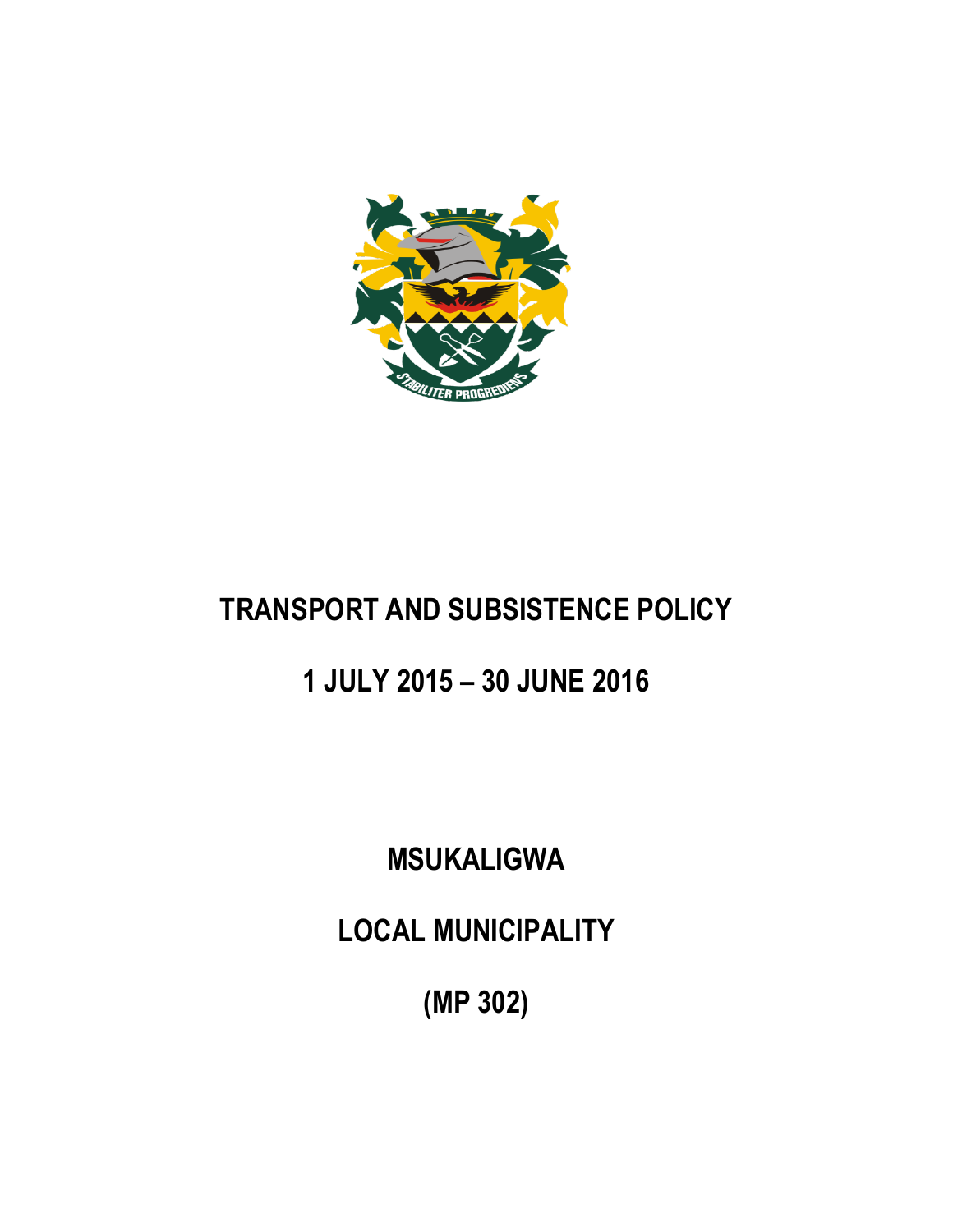# **POLICY REGARDING TRANSPORT AND SUBSISTENCE ALLOWANCE PAYABLE TO COUNCILLORS AND OFFICIALS**

Council accepts a policy of transport and subsistence costs for the attendance of officials visits will be paid in accordance with the stipulations as set out below:

#### 1. **DEFINITIONS**

For the purpose of this policy, the following words will have the meanings as indicated:

- 1.1 "Council" means the Council of Msukaligwa Local Municipality and "Councillor" means a Councillor elected to serve on the Council.
- 1.2 "Msukaligwa boundaries" means the area determined by the National Demarcation Board for the Municipal Area known as (MP 302) Msukaligwa.
- 1.3 "Departmental Head" means any employee employed as a Director by the Municipality.
- 1.4 "Deputy Departmental Head" means any employee previously employed as a Deputy Director by the Municipality.
- 1.5 "Assistant Departmental Head" means any employee employed as Assistant Director by the Municipality.
- 1.6 "Delegate" means any Councillor or any official that received permission to attend an official visit as contemplated in section 2 of the policy.
- 1.7 "Official visit" means the attendance of meetings, seminars, workshops, training courses or any other event that a delegate attends in his/her official capacity for which prior approval has been obtained, and includes the attendance of meetings of institutes by Councillors and/or officials that have been selected to serve on the management structures of those Institutes.
- 1.8 "Vehicle allowance scheme" means the vehicle allowance and loan agreement scheme published in Government Gazette 1221 of 22 December 1989 (referred to as the "old scheme) and / or the vehicle allowance agreement reached between the South African Association of Municipal Employees (SAME) and the Municipal Employers Organisation (MEU) on 9 September 1993 (referred to as the "new scheme") whichever may be applicable.
- 1.9 "Negotiated transport allowance" means the allowance negotiated by incumbents employed as Municipal Manager, Deputy Municipal Manager and Directors on a fixed term performance contract.
- 1.10 "Fixed transport allowance" means the allowance intended for incumbents of the posts of Departmental Head, Deputy Departmental Head and Assistant Departmental Head. These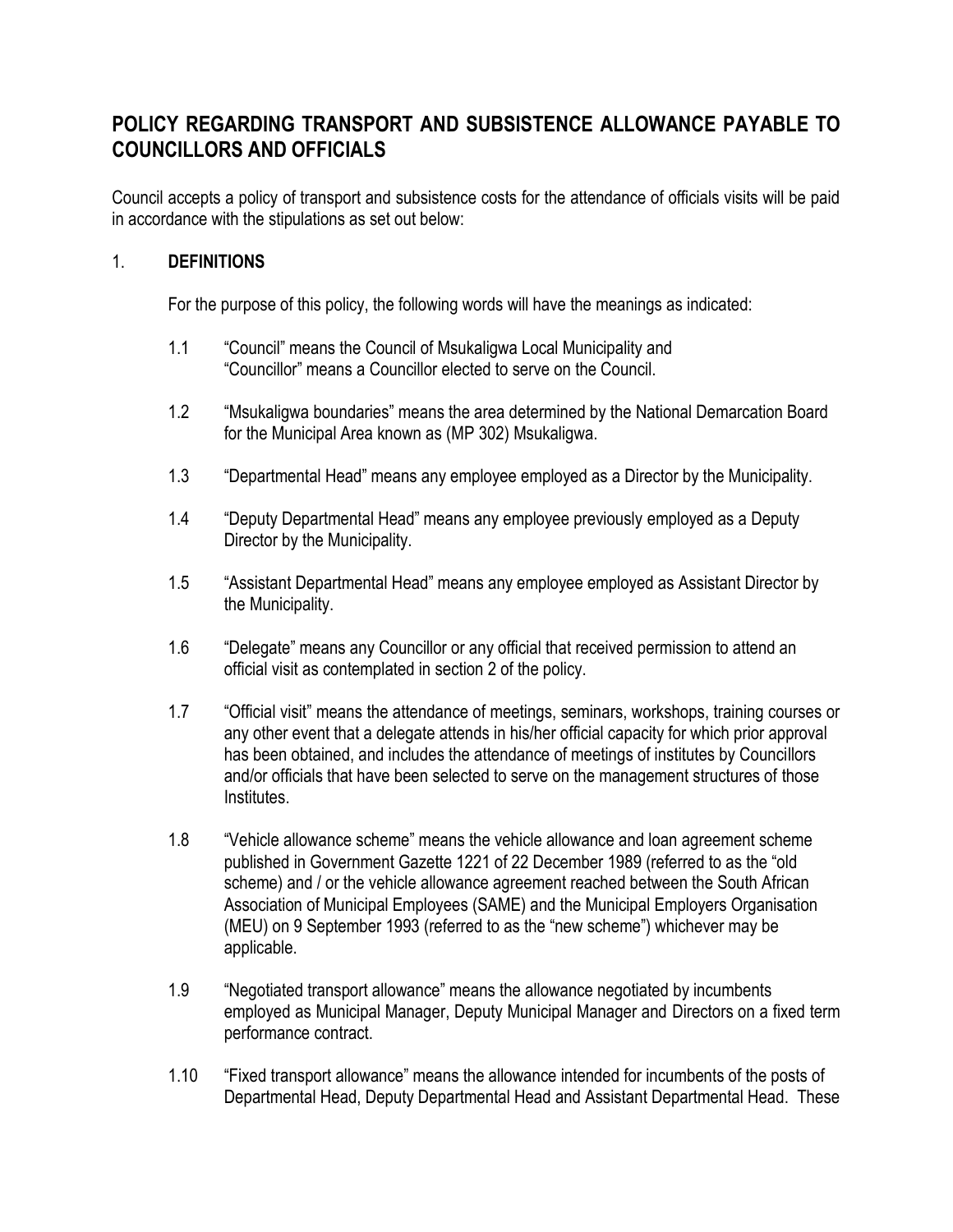incumbents received a monthly vehicle allowance in terms of the vehicle allowance scheme as a perquisite in other words the allowance is seen as an additional income and a customary right or privilege applicable to incumbents in these posts.

- 1.11 "Fixed average journey distance per month" means the distance in kilometers on which a monthly transport allowance was based for a particular post on or before 5 December 2000.
- 1.12 "Ad hoc transport allowance" means the allowance payable on any official not receiving either a fixed, running or negotiated travelling allowance, but who are requested to use a private transport in the execution of his/her duties.

#### 2. **APPROVAL**

- 2.3 Official visits outside the Msukaligwa boundaries will subject to the approval of the Head of Department.
- 2.4 Official visits by the Municipal Manager need approval by the Mayor or Acting Mayor, and the CFO will sign for the authorization of payments.
- 2.5 The Speaker must sign the S&T for the Councillor and the authorization of payment will be done by the Municipal Manager or his nominee.
- 2.6 Officials using Council vehicles must not claim for the S&T.
- 2.7 The attendance of seminars and conferences will, notwithstanding the above, be subject to the Council's policy for the attendance of seminars and conferences by Councillors and officials.

#### 3. **TRAVELLING ALLOWANCE**

#### 3.1 **PRIVATE TRANSPORT**

- 3.1.1 Councillors receiving a fixed travelling Allowance
	- 3.1.1.1 Reimbursement for actual kilometers travelled from place of residence in respect of the performance of official functions on behalf of the municipality outside the jurisdiction of Msukaligwa in accordance with the tariffs presided by the Department of Transport for use of privately owned vehicles, (See LM 5/12/2000 and 8/12/2000)
	- 3.1.1.2 Any allowance or transport costs payable to Councillors will be subject to the regulations pertaining to the remuneration of public office bearers as promulgated by the Provincial Department of Local Government in terms of the Public Office Bearers Act, 20 of 1998 from time to time, and will be paid according to the tariffs prescribed by the Department of Transport for use of privately owned vehicles.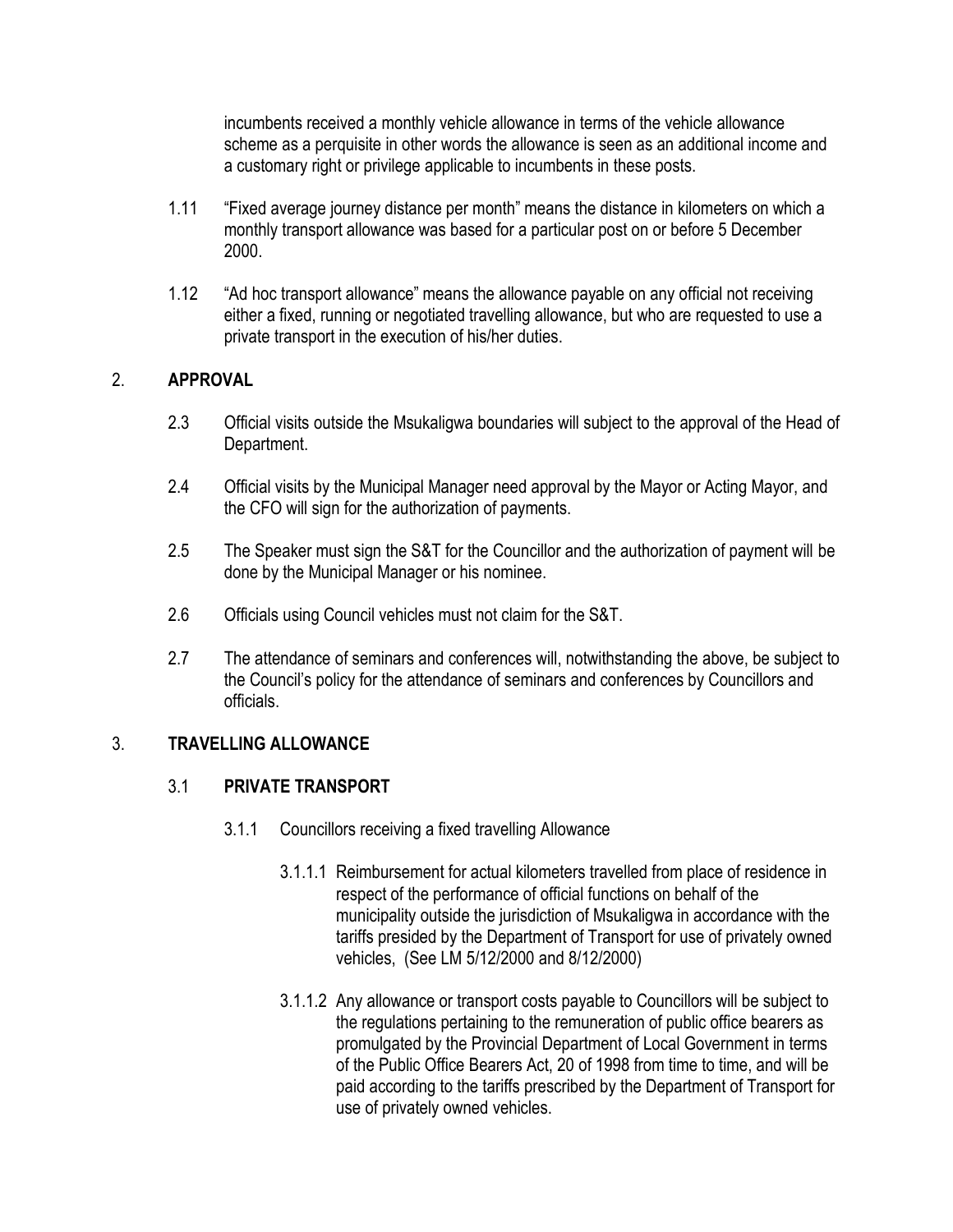- 3.1.1.3 A Councillor opting for a fixed allowance as stipulated in Government notice R999 of October 2001 may only claim for journeys undertaken outside the Msukaligwa boundaries.
- 3.1.1.4 Reimbursement for actual kilometers travelled from place of residence in respect of the performance of official functions on behalf of the Municipality within the jurisdiction of Msukaligwa by Coucillors, which includes both Wards and PR Councillors.

#### 3.1.2 **OFFICIALS RECEIVING FIXED TRANSPORT ALLOWANCE**

- 3.1.2.1 Reimbursement for actual kilometers travelled from workplace in respect of the performance of official functions on behalf of the Municipality outside the jurisdiction of Msukaligwa in accordance with the tariffs prescribed by the Departmental of Transport for use of private owned vehicles, limited to **2500 cc vehicles in the A-CATEGORY OF TARIFFS**.
- 3.1.2.2 Reimbursement for actual kilometers travelled from workplace in respect of the performance of official functions on behalf of the Municipality within the jurisdiction of Msukaligwa, but further than 20 kilometers from the workplace, in accordance with the valid AA-tariff for running costs, for use of private owned vehicles, limited to 2500 cc vehicle. Trips from residential address to workplace are excluded.

#### 3.1.3 **OFFICIALS NOT RECEIVING A FIXED TRANSPORT ALLOWANCE**

"Reimbursement for actual kilometers travelled from workplace in respect of the performance of official functions on behalf of the Municipality, in accordance with the tariffs prescribed by the Department of Transport for the use of privately owned vehicles, limited to a 2500 cc vehicle in the "A" category of tariffs".

#### 3.2 **COUNCIL TRANSPORT**

Councillors and officials receiving a fixed transport allowance may also make use of one of the Council's pool vehicles as allocated by the Department Corporate Service in which event no reimbursement for travelling costs will be made by the Council.

Council transport may only be utilized by Councillors and officials in case where additional allowances have to be paid for travelling according to section 2.

#### 3.3 **OTHER MEANS OF TRANSPORT**

If official transport is not available and the person is requested to make use of a taxi, train or bus, real costs will be paid on submission of proof, or that the standard tariff of R1,50 per kilometer be paid if no evidence of cost could be submitted.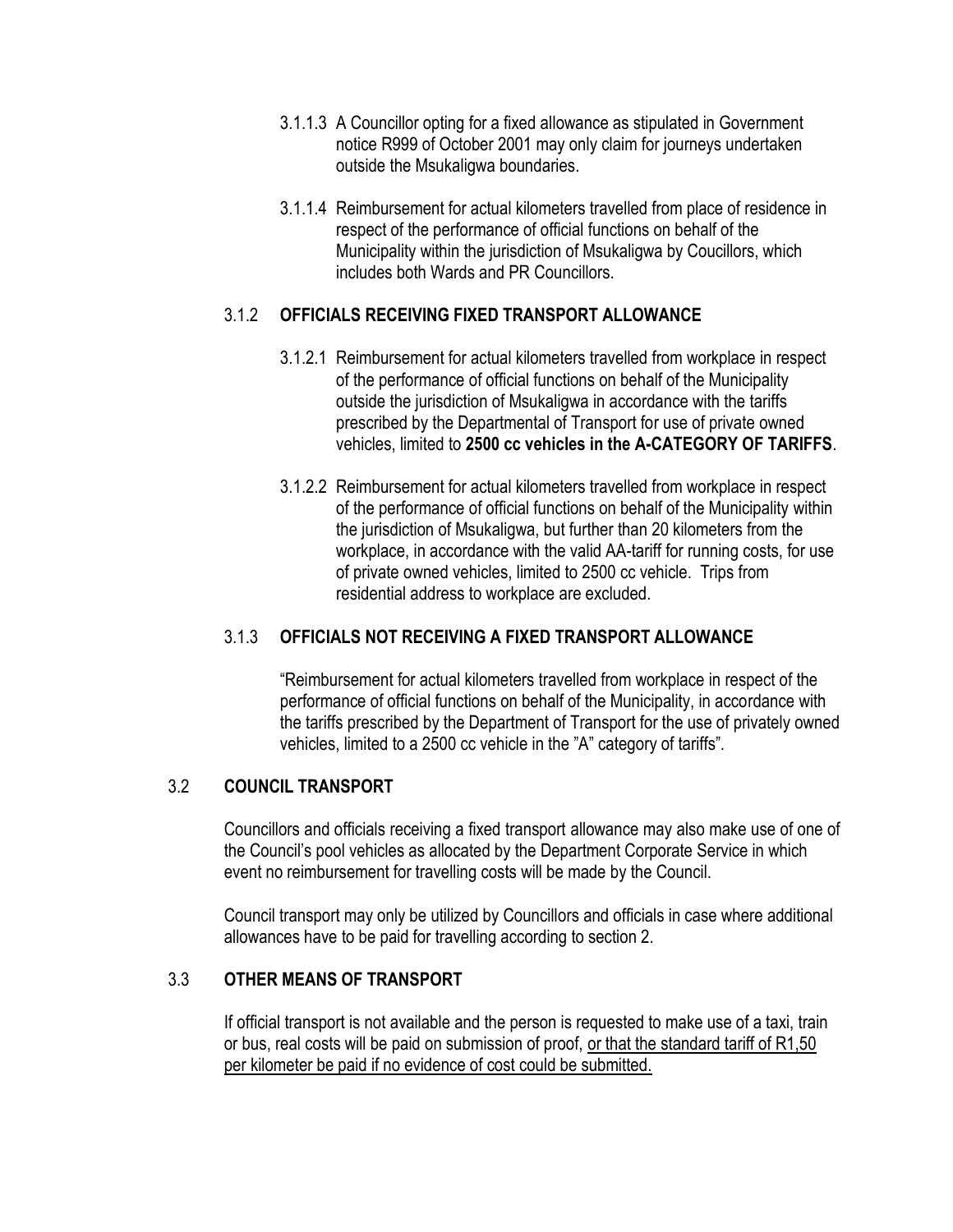### 3.4 **CONDITIONS AND EXCEPTIONS**

- 3.4.1 The Council will not incur expenses for more than one vehicle travelling to a particular event, unless extraordinary circumstances prevail in the opinion of the Municipal Manager that warrants expenses to be incurred for more than one vehicle.
- 3.4.2 Should a vehicle of the Council break down during a journey, the delegate shall have the vehicle towed into the nearest garage for the necessary repairs. Provided that should the expenses for the necessary repairs be of a substantial nature, the delegate shall fist and for most obtain the permission of the Municipal Manager for incurring such substantial expense for the repair of the vehicle.
- 3.4.3 That if necessary, the Chief Financial Officer shall provide the delegate with a cash advance for the possible purchase for additional fuel if this becomes necessary during a journey with a vehicle of the Council, as well as provision for tollgate fees. Receipts with date and vehicle registration number must be provided immediately.
- 3.4.4 Where the destination of a Congress/Event is served by National Airways or other Airways, delegates will be entitled to fly to the destination economy class, in which event the following terms and conditions will apply:
	- 3.4.4.1 The Council will pay the costs of parking the vehicle of the delegate at the Airport from which departure takes place.
	- 3.4.4.2 The delegate will be entitled to lease a vehicle (Class E) from AVIS or any other recognized vehicle hiring company for the duration of the Congress to travel between the Airport/Hotel and the place of the Congress, at the cost of Council.
	- 3.4.4.3 That delegates to a congress be offered in addition to existing policy, to travel to the place where the congress is held, with his own private transport and to receive either the value of a return air ticket or the travelling allowance as per paragraph 3.1 whichever is the lowest, to compensate for the cost incurred by the delegate to travel to and from the place where the Congress is to be held.

Where the delegate to a congress make use of his own private transport, he is not entitled to lease a vehicle as per paragraph 3.4.4.2 but will be reimbursed for the actual kilometers travelled between the hotel and venue of the congress as per paragraph 3.1 up to a maximum of 50 kilometers per day.

One day workshop in 100 kilometers no accommodation to be paid.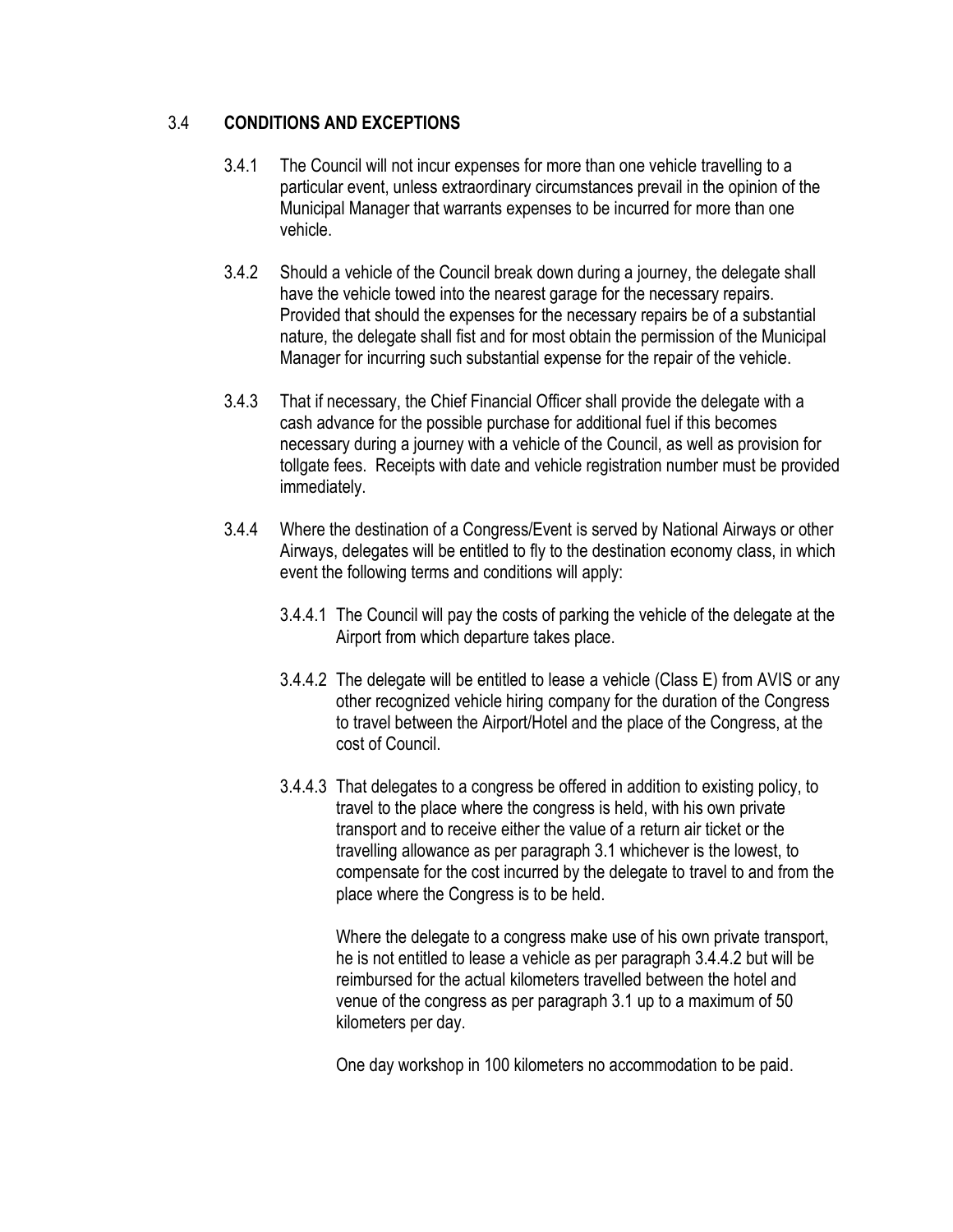3.4.5 No other subsistence or travelling allowance or provision will be paid or provided without approval of the Executive Committee on submission of a report with full details and financial implications.

# 4. **SUBSISTANCE**

# 4.1 **ACCOMMODATION EXPENSES**

- 4.1.1 Accommodation expenses will be payable in terms of paragraph in 4.1.4 below, when it can reasonably expected of an employee to stay overnight during an official visit.
- 4.1.2 No accommodation will be payable for official visit that is no longer than a working day and if it can be reasonably expected of an employee to stay overnight.
- 4.1.3 It will be the prerogative of the employee's Department Head to determine whether or not it is reasonable for an employee to stay overnight.
- 4.1.4 If a delegate is required to stay overnight in a hotel/guest house, a maximum amount charged per night in terms of Council's policy on subsistence travelling allowance expenses towards accommodation and meals taken at the hotel/guest house, will be directly to the hotel/guest house. (Arrangements with a hotel/guest house with regard to accommodation and meals must be made prior to the delegate's departure in order that a cheque can be made out to the specific hotel/guest house).
- 4.1.5 The Municipal Manager in consultation with the Chief Financial Officer will determine and revise the amount referred to in paragraph 4.1.4 annually when required with the CPIX as guideline.
- 4.1.6 That if a delegate does not make use of hotel/guest house accommodation, an amount may be paid to the delegate to a maximum of 40% of the amount determined as per section 4.1.4.
- 4.1.7 That in the event the subsistence allowance in 4.4.4. is exceeded due to circumstances beyond the control of the employee or Councillor, approval for payment be granted in advance by the sole discretion of the Municipal Manager.

For the Mayor, Council will be able to pay up to 5-star accommodation. For Councillors, Council will be able to pay up to 4-star accommodation. For Directors and Officials, Council will be able to pay up to 3-star accommodation.

# **4.2 DAY ALLOWANCE**

4.2.1 A day allowance of R65.00 per day for official journeys outside the Msukaligwa boundaries will only e payable if an employee is away from his or her workplace longer than 6 working hours.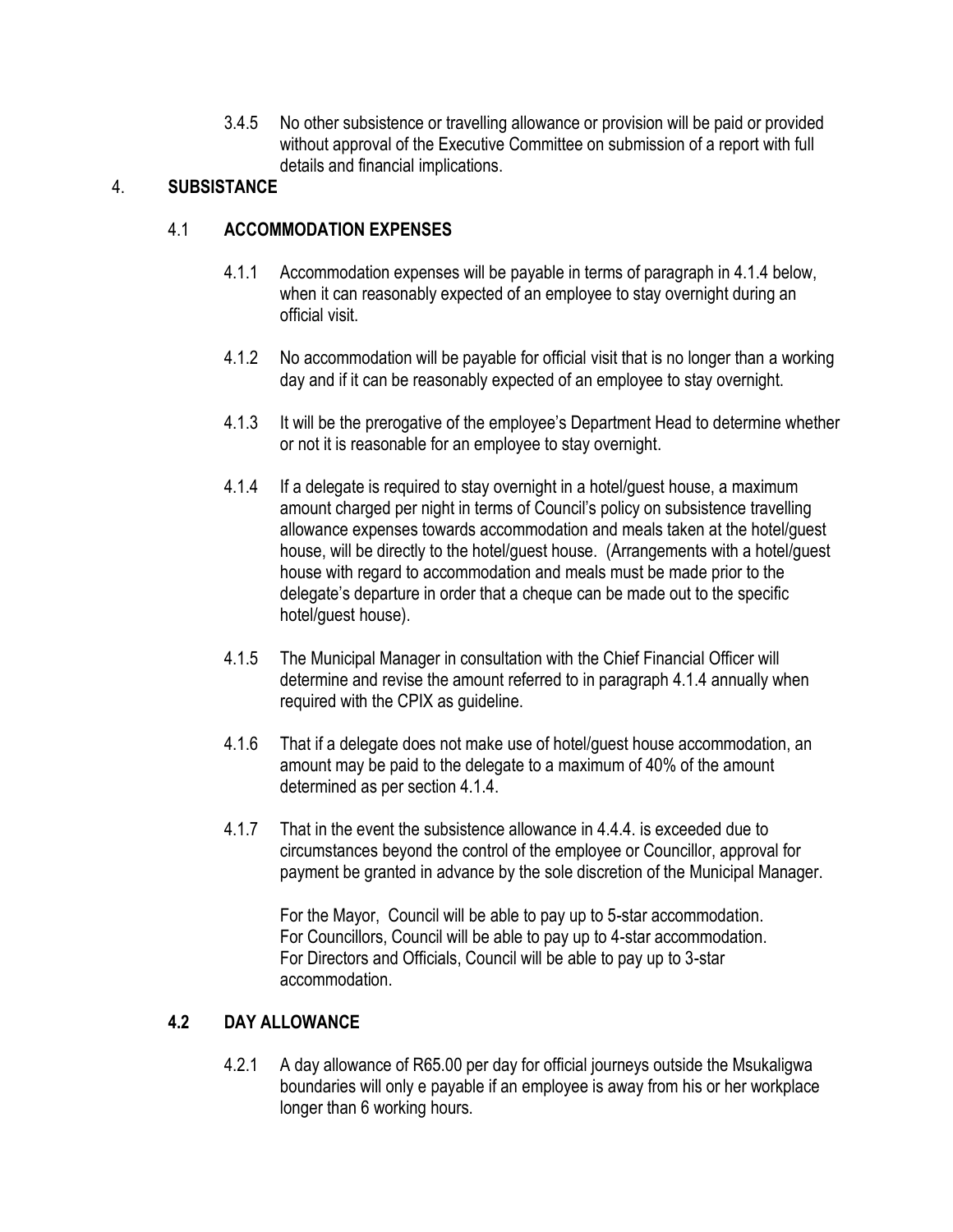4.2.2 Day allowance of R65.00 per day for official journeys within the Msukaligwa boundaries will only be payable if an employee is away from his or her workplace longer than one working day,

### 5. **TRAVELLING AND SUBSISTANCE PAYABLE TO OFFICIAL ATTENDING TRAINING COURSES WHERE SUBSISTANCE OVER WEEKENDS IS NOT PROVIDED**

- 5.1 If an employee, including but not limited to a traffic officer, inspector of licenses, examiner of vehicles, examiner of driver's licenses, learner horticulturist and fireman, attend a training course at training institute (e.g. Traffic Training College) exceeding one week and subsistence over weekends is not provided, then costs towards the provision of subsistence during the week will be paid to the training institution that provides such subsistence costs incurred over weekends according to paragraph 5.2 below.
- 5.2 Officials referred to in paragraph 5.1 above, will receive an amount equivalent to a bus/minibus return ticket with regard to every weekend for the duration of the course in order to financially assist them with additional travelling and subsistence expenses incurred over weekends.
- 5.3 An official Council vehicle may only be used for this purpose in exceptional circumstances with the prior permission of the Municipal Manager.

# 6. **ALLOWANCE PAYABLE WITH RESPECT TO OVERSEAS VISIT**

An allowance of \$80 per day, calculated from the first day of departure will be paid to any Official or councilor travelling oversees on official council business. The amount must however be compared to Provincial Government guidelines in this regard, and can be revised by Council depending on the exchange rate and the Country that is visited.

#### 7. **GENERAL**

- 7.1 If circumstance necessitates a delegate to incur additional expenses for which provision is not made in this policy, such as toll fees, parking fees, additional meals, etc, the delegate may claim compensation for such expenses on the admission of documentary proof thereof, provided that the Departmental Head/Municipal Manager in the case of an official, or the Speaker, in the case of a councilor, is of the opinion that such expenditure was justifiable.
- 7.2 If more than one delegate attends a specific official occasion, they should insofar possible; travel with one vehicle only the owner of the vehicle used, will be legible to receive reimbursement for travelling costs in terms of this policy.
- 7.3 Should delegates be dependent on conveyance (such as car rental) during their visit, such conveyance costs will be recoverable. (Car rental must be based upon the most economical rates including full insurance).